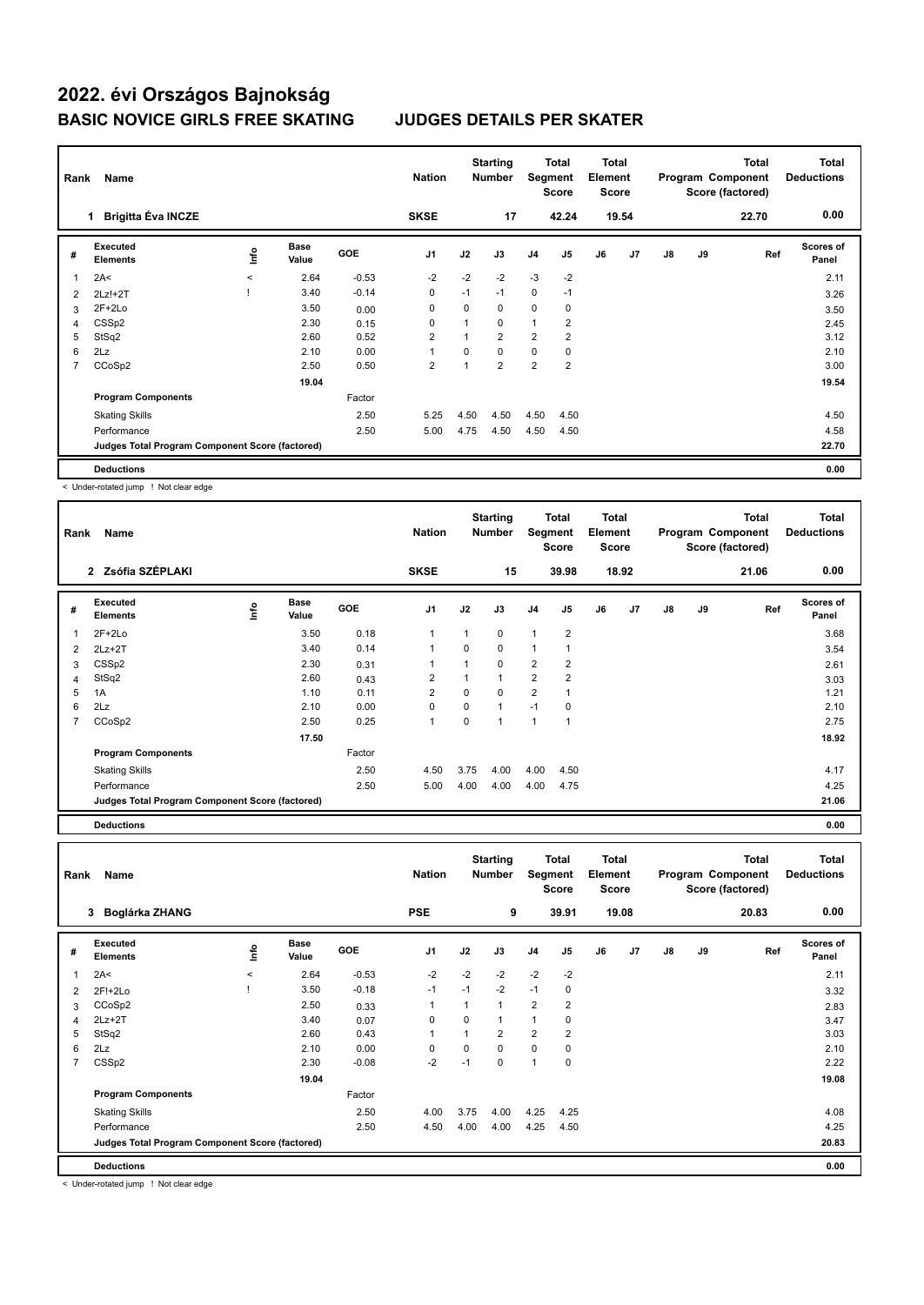|   | Rank<br>Name<br>4 Szilvia FÜLÖP                 |      |                      |        | <b>Nation</b>  |                | <b>Starting</b><br><b>Number</b> |                | <b>Total</b><br><b>Segment</b><br><b>Score</b> | <b>Total</b><br>Element<br>Score |       |               |    | <b>Total</b><br>Program Component<br>Score (factored) | <b>Total</b><br><b>Deductions</b> |
|---|-------------------------------------------------|------|----------------------|--------|----------------|----------------|----------------------------------|----------------|------------------------------------------------|----------------------------------|-------|---------------|----|-------------------------------------------------------|-----------------------------------|
|   |                                                 |      |                      |        | <b>JKOR</b>    |                | 19                               |                | 39.07                                          |                                  | 18.21 |               |    | 20.86                                                 | 0.00                              |
| # | Executed<br><b>Elements</b>                     | lnfo | <b>Base</b><br>Value | GOE    | J <sub>1</sub> | J2             | J3                               | J <sub>4</sub> | J5                                             | J6                               | J7    | $\mathsf{J}8$ | J9 | Ref                                                   | <b>Scores of</b><br>Panel         |
| 1 | $2Lz + 2T$                                      |      | 3.40                 | 0.00   | 0              | $\mathbf 0$    | $\mathbf 0$                      | $\mathbf 0$    | $\mathbf 0$                                    |                                  |       |               |    |                                                       | 3.40                              |
| 2 | $2F+2Lo$                                        |      | 3.50                 | 0.00   | 0              | $\mathbf 0$    | $\mathbf 0$                      | 0              | 0                                              |                                  |       |               |    |                                                       | 3.50                              |
| 3 | CSS <sub>p2</sub>                               |      | 2.30                 | 0.23   |                | $\mathbf{1}$   | $\mathbf 0$                      | 1              | $\overline{1}$                                 |                                  |       |               |    |                                                       | 2.53                              |
| 4 | 1A                                              |      | 1.10                 | 0.07   |                | $\overline{ }$ | 1                                | 0              | 0                                              |                                  |       |               |    |                                                       | 1.17                              |
| 5 | 2F                                              |      | 1.80                 | 0.12   |                | $\mathbf{1}$   | $\mathbf 0$                      | 1              | 0                                              |                                  |       |               |    |                                                       | 1.92                              |
| 6 | StSq2                                           |      | 2.60                 | 0.26   | $\overline{2}$ | 1              | $\mathbf{1}$                     | 1              | 1                                              |                                  |       |               |    |                                                       | 2.86                              |
| 7 | CCoSp2                                          |      | 2.50                 | 0.33   | $\overline{2}$ | $\overline{2}$ | 1                                | $\overline{1}$ | $\overline{1}$                                 |                                  |       |               |    |                                                       | 2.83                              |
|   |                                                 |      | 17.20                |        |                |                |                                  |                |                                                |                                  |       |               |    |                                                       | 18.21                             |
|   | <b>Program Components</b>                       |      |                      | Factor |                |                |                                  |                |                                                |                                  |       |               |    |                                                       |                                   |
|   | <b>Skating Skills</b>                           |      |                      | 2.50   | 4.25           | 4.25           | 4.00                             | 4.00           | 4.25                                           |                                  |       |               |    |                                                       | 4.17                              |
|   | Performance                                     |      |                      | 2.50   | 4.50           | 4.25           | 4.00                             | 4.00           | 4.25                                           |                                  |       |               |    |                                                       | 4.17                              |
|   | Judges Total Program Component Score (factored) |      |                      |        |                |                |                                  |                |                                                |                                  |       |               |    |                                                       | 20.86                             |
|   | <b>Deductions</b>                               |      |                      |        |                |                |                                  |                |                                                |                                  |       |               |    |                                                       | 0.00                              |
|   |                                                 |      |                      |        |                |                | <b>Starting</b>                  |                | <b>Total</b>                                   | <b>Total</b>                     |       |               |    | <b>Total</b>                                          | <b>Total</b>                      |

| Rank           | Name                                            |             |               |         | <b>Nation</b>  |             | <b>Starting</b><br><b>Number</b> |                | Total<br>Segment<br><b>Score</b> | Total<br>Element<br>Score |       |    |    | Total<br>Program Component<br>Score (factored) | Total<br><b>Deductions</b> |  |
|----------------|-------------------------------------------------|-------------|---------------|---------|----------------|-------------|----------------------------------|----------------|----------------------------------|---------------------------|-------|----|----|------------------------------------------------|----------------------------|--|
|                | <b>Blanka RÉDL</b><br>5.                        |             |               |         | <b>DSC</b>     |             | 4                                |                | 34.27                            |                           | 16.14 |    |    | 18.13                                          | 0.00                       |  |
| #              | <b>Executed</b><br><b>Elements</b>              | <u>info</u> | Base<br>Value | GOE     | J <sub>1</sub> | J2          | J3                               | J <sub>4</sub> | J5                               | J6                        | J7    | J8 | J9 | Ref                                            | <b>Scores of</b><br>Panel  |  |
| 1              | 2Lz!                                            |             | 2.10          | $-0.21$ | $-1$           | $-1$        | $-2$                             | $-1$           | $-1$                             |                           |       |    |    |                                                | 1.89                       |  |
| 2              | $1A+2T$                                         |             | 2.40          | 0.00    | 0              | 0           | $\mathbf 0$                      | $\pmb{0}$      | 0                                |                           |       |    |    |                                                | 2.40                       |  |
| 3              | $2F+2Lo$                                        |             | 3.50          | 0.06    | 0              | 0           | 1                                | 1              | 0                                |                           |       |    |    |                                                | 3.56                       |  |
| 4              | CCoSp2                                          |             | 2.50          | 0.25    |                | $\mathbf 0$ | 1                                | $\overline{2}$ | 1                                |                           |       |    |    |                                                | 2.75                       |  |
| 5              | 2Lze                                            | e           | 1.68          | $-0.39$ | $-2$           | $-3$        | $-3$                             | $-2$           | $-2$                             |                           |       |    |    |                                                | 1.29                       |  |
| 6              | CSS <sub>p2</sub>                               |             | 2.30          | 0.15    | 0              | 1           | $\mathbf 0$                      | $\overline{2}$ | 1                                |                           |       |    |    |                                                | 2.45                       |  |
| $\overline{7}$ | StSq1                                           |             | 1.80          | 0.00    | $\Omega$       | 0           | 1                                | $\mathbf 0$    | $-1$                             |                           |       |    |    |                                                | 1.80                       |  |
|                |                                                 |             | 16.28         |         |                |             |                                  |                |                                  |                           |       |    |    |                                                | 16.14                      |  |
|                | <b>Program Components</b>                       |             |               | Factor  |                |             |                                  |                |                                  |                           |       |    |    |                                                |                            |  |
|                | <b>Skating Skills</b>                           |             |               | 2.50    | 3.75           | 3.25        | 3.50                             | 3.75           | 3.50                             |                           |       |    |    |                                                | 3.58                       |  |
|                | Performance                                     |             |               | 2.50    | 4.00           | 3.75        | 3.50                             | 3.75           | 3.50                             |                           |       |    |    |                                                | 3.67                       |  |
|                | Judges Total Program Component Score (factored) |             |               |         |                |             |                                  |                |                                  |                           |       |    |    |                                                | 18.13                      |  |
|                | <b>Deductions</b>                               |             |               |         |                |             |                                  |                |                                  |                           |       |    |    |                                                | 0.00                       |  |

e Wrong edge ! Not clear edge

| Rank           | Name                                            |    |                      |         | <b>Nation</b>  |      | <b>Starting</b><br><b>Number</b> | Segment        | Total<br><b>Score</b> | <b>Total</b><br>Element<br><b>Score</b> |                |    |    | Total<br>Program Component<br>Score (factored) | <b>Total</b><br><b>Deductions</b> |
|----------------|-------------------------------------------------|----|----------------------|---------|----------------|------|----------------------------------|----------------|-----------------------|-----------------------------------------|----------------|----|----|------------------------------------------------|-----------------------------------|
|                | Fruzsina Zsófia SZTANA<br>6                     |    |                      |         | <b>JKOR</b>    |      | 29                               |                | 33.95                 |                                         | 14.65          |    |    | 19.80                                          | $-0.50$                           |
| #              | Executed<br><b>Elements</b>                     | ۴  | <b>Base</b><br>Value | GOE     | J <sub>1</sub> | J2   | J3                               | J <sub>4</sub> | J <sub>5</sub>        | J6                                      | J <sub>7</sub> | J8 | J9 | Ref                                            | <b>Scores of</b><br>Panel         |
| 1              | $2S+2Lo$                                        |    | 3.00                 | 0.06    | 0              | 0    | 1                                | $\overline{1}$ | 0                     |                                         |                |    |    |                                                | 3.06                              |
| 2              | $2Lz+2T$                                        |    | 3.40                 | $-0.21$ | $-1$           | $-1$ | $-1$                             | $\mathbf 0$    | $-1$                  |                                         |                |    |    |                                                | 3.19                              |
| 3              | CCoSp2                                          |    | 2.50                 | 0.25    |                | 1    | 1                                | $\overline{1}$ |                       |                                         |                |    |    |                                                | 2.75                              |
| 4              | 2Lz<<                                           | << | 0.60                 | $-0.30$ | -5             | $-5$ | $-5$                             | $-5$           | -5                    |                                         |                |    |    |                                                | 0.30                              |
| 5              | 1A                                              |    | 1.10                 | 0.00    | 0              | 0    | $\mathbf{1}$                     | $\mathbf 0$    | 0                     |                                         |                |    |    |                                                | 1.10                              |
| 6              | StSq1                                           |    | 1.80                 | 0.00    | $\mathbf 0$    | 0    | $\Omega$                         | $\mathbf 0$    | 0                     |                                         |                |    |    |                                                | 1.80                              |
| $\overline{7}$ | CSSp2                                           |    | 2.30                 | 0.15    | $\mathbf{1}$   | 1    | 0                                | 1              | 0                     |                                         |                |    |    |                                                | 2.45                              |
|                |                                                 |    | 14.70                |         |                |      |                                  |                |                       |                                         |                |    |    |                                                | 14.65                             |
|                | <b>Program Components</b>                       |    |                      | Factor  |                |      |                                  |                |                       |                                         |                |    |    |                                                |                                   |
|                | <b>Skating Skills</b>                           |    |                      | 2.50    | 4.00           | 4.00 | 3.75                             | 4.00           | 3.50                  |                                         |                |    |    |                                                | 3.92                              |
|                | Performance                                     |    |                      | 2.50    | 4.25           | 4.25 | 3.75                             | 4.00           | 3.75                  |                                         |                |    |    |                                                | 4.00                              |
|                | Judges Total Program Component Score (factored) |    |                      |         |                |      |                                  |                |                       |                                         |                |    |    |                                                | 19.80                             |
|                | <b>Deductions</b>                               |    | Falls:               | $-0.50$ |                |      |                                  |                |                       |                                         |                |    |    |                                                | $-0.50$                           |
|                | <b>SA Decimandad from a</b>                     |    |                      |         |                |      |                                  |                |                       |                                         |                |    |    |                                                |                                   |

<< Downgraded jump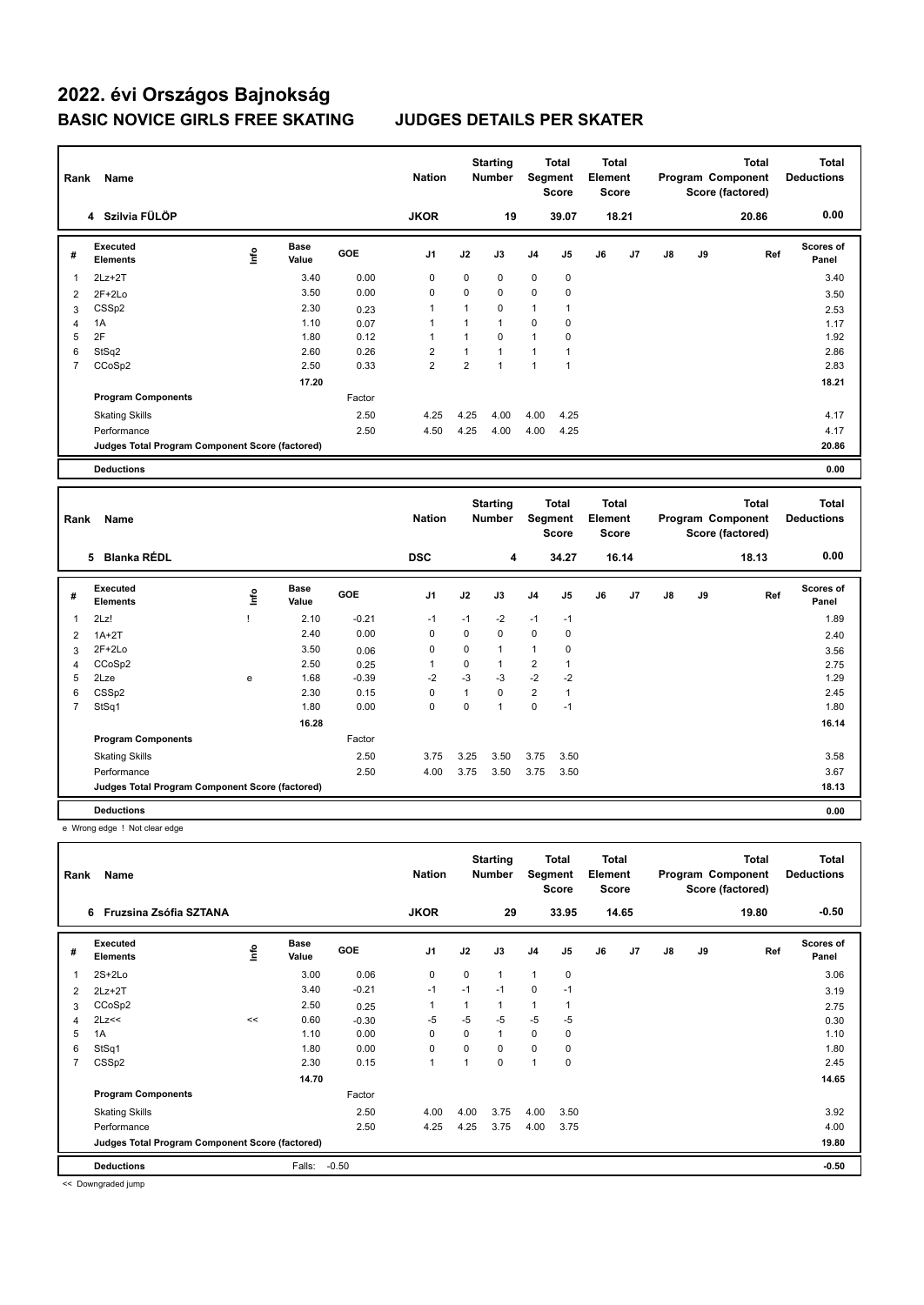| Rank           | Name                                            |         |                      |            | <b>Nation</b>  |             | <b>Starting</b><br><b>Number</b> | Segment        | <b>Total</b><br><b>Score</b> | Total<br>Element<br><b>Score</b> |                |               |    | <b>Total</b><br>Program Component<br>Score (factored) | <b>Total</b><br><b>Deductions</b> |
|----------------|-------------------------------------------------|---------|----------------------|------------|----------------|-------------|----------------------------------|----------------|------------------------------|----------------------------------|----------------|---------------|----|-------------------------------------------------------|-----------------------------------|
|                | Flóra TORBÁGYI<br>$\overline{7}$                |         |                      |            | <b>PSE</b>     |             | 28                               |                | 33.53                        |                                  | 14.77          |               |    | 18.76                                                 | 0.00                              |
| #              | Executed<br><b>Elements</b>                     | ١nf٥    | <b>Base</b><br>Value | <b>GOE</b> | J <sub>1</sub> | J2          | J3                               | J <sub>4</sub> | J <sub>5</sub>               | J6                               | J <sub>7</sub> | $\mathsf{J}8$ | J9 | Ref                                                   | <b>Scores of</b><br>Panel         |
| $\overline{1}$ | 2Lzq+1A+SEQ                                     | q       | 2.56                 | $-0.28$    | $-3$           | $-2$        | 0                                | $\mathbf 0$    | $-2$                         |                                  |                |               |    |                                                       | 2.28                              |
| 2              | 2F!<                                            | $\prec$ | 1.44                 | $-0.53$    | $-4$           | $-4$        | $-3$                             | $-2$           | -5                           |                                  |                |               |    |                                                       | 0.91                              |
| 3              | CCoSp2                                          |         | 2.50                 | 0.17       | $\mathbf 0$    | $\mathbf 0$ | 1                                | $\overline{1}$ | 1                            |                                  |                |               |    |                                                       | 2.67                              |
| 4              | StSq2                                           |         | 2.60                 | 0.17       | 0              | 0           | 1                                | $\overline{1}$ |                              |                                  |                |               |    |                                                       | 2.77                              |
| 5              | $2S+2T$                                         |         | 2.60                 | 0.00       | 0              | 0           | 0                                | $\mathbf 0$    | 0                            |                                  |                |               |    |                                                       | 2.60                              |
| 6              | 2Lo<                                            | $\,<\,$ | 1.36                 | $-0.27$    | $-3$           | $-2$        | $-2$                             | $-2$           | $-2$                         |                                  |                |               |    |                                                       | 1.09                              |
| 7              | CSS <sub>p2</sub>                               |         | 2.30                 | 0.15       | $\overline{1}$ | 0           | 0                                | $\mathbf{1}$   | 1                            |                                  |                |               |    |                                                       | 2.45                              |
|                |                                                 |         | 15.36                |            |                |             |                                  |                |                              |                                  |                |               |    |                                                       | 14.77                             |
|                | <b>Program Components</b>                       |         |                      | Factor     |                |             |                                  |                |                              |                                  |                |               |    |                                                       |                                   |
|                | <b>Skating Skills</b>                           |         |                      | 2.50       | 3.50           | 3.25        | 3.50                             | 4.00           | 4.00                         |                                  |                |               |    |                                                       | 3.67                              |
|                | Performance                                     |         |                      | 2.50       | 3.75           | 3.25        | 3.75                             | 4.00           | 4.00                         |                                  |                |               |    |                                                       | 3.83                              |
|                | Judges Total Program Component Score (factored) |         |                      |            |                |             |                                  |                |                              |                                  |                |               |    |                                                       | 18.76                             |
|                | <b>Deductions</b>                               |         |                      |            |                |             |                                  |                |                              |                                  |                |               |    |                                                       | 0.00                              |

< Under-rotated jump ! Not clear edge q Jump landed on the quarter

| Rank           | Name                                            |      |                      |            | <b>Nation</b>  |              | <b>Starting</b><br><b>Number</b> | Segment        | <b>Total</b><br><b>Score</b> | <b>Total</b><br>Element<br><b>Score</b> |                |               |    | <b>Total</b><br>Program Component<br>Score (factored) | <b>Total</b><br><b>Deductions</b> |
|----------------|-------------------------------------------------|------|----------------------|------------|----------------|--------------|----------------------------------|----------------|------------------------------|-----------------------------------------|----------------|---------------|----|-------------------------------------------------------|-----------------------------------|
|                | <b>Kíra ANDRÁSIK</b><br>8                       |      |                      |            | <b>JORD</b>    |              | 3                                |                | 32.19                        |                                         | 15.11          |               |    | 17.08                                                 | 0.00                              |
| #              | <b>Executed</b><br><b>Elements</b>              | ١nf٥ | <b>Base</b><br>Value | <b>GOE</b> | J <sub>1</sub> | J2           | J3                               | J <sub>4</sub> | J5                           | J6                                      | J <sub>7</sub> | $\mathsf{J}8$ | J9 | Ref                                                   | <b>Scores of</b><br>Panel         |
| 1              | $2F+2T$                                         |      | 3.10                 | 0.00       | $-1$           | $\mathbf 0$  | 0                                | $\mathbf 0$    | $\mathbf 0$                  |                                         |                |               |    |                                                       | 3.10                              |
| 2              | StSq1                                           |      | 1.80                 | 0.18       | $\mathbf 0$    | $\mathbf{1}$ | $\overline{2}$                   | $\mathbf{1}$   |                              |                                         |                |               |    |                                                       | 1.98                              |
| 3              | $2F+2Lo$                                        |      | 3.50                 | 0.00       | 0              | 0            | 0                                | 0              | $\mathbf 0$                  |                                         |                |               |    |                                                       | 3.50                              |
| 4              | SSp1                                            |      | 1.30                 | 0.13       | 1              | 1            | 1                                | $\mathbf{1}$   |                              |                                         |                |               |    |                                                       | 1.43                              |
| 5              | 2Lz!                                            |      | 2.10                 | $-0.28$    | $-2$           | $-1$         | $-1$                             | $-2$           | $-1$                         |                                         |                |               |    |                                                       | 1.82                              |
| 6              | CCoSp2V                                         |      | 1.88                 | 0.19       | $\mathbf{1}$   | 1            | 1                                | $\overline{1}$ |                              |                                         |                |               |    |                                                       | 2.07                              |
| $\overline{7}$ | 1A                                              |      | 1.10                 | 0.11       | 1              | ٠            | $\overline{A}$                   | 1              | $\mathbf 0$                  |                                         |                |               |    |                                                       | 1.21                              |
|                |                                                 |      | 14.78                |            |                |              |                                  |                |                              |                                         |                |               |    |                                                       | 15.11                             |
|                | <b>Program Components</b>                       |      |                      | Factor     |                |              |                                  |                |                              |                                         |                |               |    |                                                       |                                   |
|                | <b>Skating Skills</b>                           |      |                      | 2.50       | 3.25           | 3.25         | 3.75                             | 3.50           | 3.25                         |                                         |                |               |    |                                                       | 3.33                              |
|                | Performance                                     |      |                      | 2.50       | 3.50           | 3.50         | 4.00                             | 3.50           | 3.50                         |                                         |                |               |    |                                                       | 3.50                              |
|                | Judges Total Program Component Score (factored) |      |                      |            |                |              |                                  |                |                              |                                         |                |               |    |                                                       | 17.08                             |
|                | <b>Deductions</b>                               |      |                      |            |                |              |                                  |                |                              |                                         |                |               |    |                                                       | 0.00                              |

! Not clear edge

| Rank | Name                                            |         |                      |            | <b>Nation</b>  |             | <b>Starting</b><br><b>Number</b> | Segment        | <b>Total</b><br><b>Score</b> | Total<br>Element<br><b>Score</b> |       |               |    | <b>Total</b><br>Program Component<br>Score (factored) | <b>Total</b><br><b>Deductions</b> |
|------|-------------------------------------------------|---------|----------------------|------------|----------------|-------------|----------------------------------|----------------|------------------------------|----------------------------------|-------|---------------|----|-------------------------------------------------------|-----------------------------------|
|      | Liliána SOÓS<br>9                               |         |                      |            | <b>PSE</b>     |             | 27                               |                | 32.12                        |                                  | 14.19 |               |    | 17.93                                                 | 0.00                              |
| #    | Executed<br><b>Elements</b>                     | ١nf٥    | <b>Base</b><br>Value | <b>GOE</b> | J <sub>1</sub> | J2          | J3                               | J <sub>4</sub> | J <sub>5</sub>               | J6                               | J7    | $\mathsf{J}8$ | J9 | Ref                                                   | <b>Scores of</b><br>Panel         |
|      | 2A<<                                            | <<      | 1.10                 | $-0.40$    | $-4$           | $-4$        | $-4$                             | $-3$           | $-3$                         |                                  |       |               |    |                                                       | 0.70                              |
| 2    | $2$ Lze+ $2$ Lo<                                | $\prec$ | 3.04                 | $-0.73$    | $-5$           | $-5$        | $-2$                             | $-4$           | $-4$                         |                                  |       |               |    |                                                       | 2.31                              |
| 3    | $2F+2T$                                         |         | 3.10                 | 0.00       | $\mathbf 0$    | $\mathbf 0$ | 0                                | $\mathbf 0$    | $-1$                         |                                  |       |               |    |                                                       | 3.10                              |
| 4    | CCoSp2V                                         |         | 1.88                 | 0.00       | -3             | $-1$        | 1                                | $\overline{1}$ | 0                            |                                  |       |               |    |                                                       | 1.88                              |
| 5    | 2Lze                                            | e       | 1.68                 | $-0.39$    | -3             | $-4$        | $-2$                             | $-2$           | $-2$                         |                                  |       |               |    |                                                       | 1.29                              |
| 6    | StSq2                                           |         | 2.60                 | 0.09       | 0              |             | 1                                | 0              | $\mathbf 0$                  |                                  |       |               |    |                                                       | 2.69                              |
| 7    | CSS <sub>p2</sub>                               |         | 2.30                 | $-0.08$    | $-2$           | $-1$        | 0                                | $\mathbf 0$    |                              |                                  |       |               |    |                                                       | 2.22                              |
|      |                                                 |         | 15.70                |            |                |             |                                  |                |                              |                                  |       |               |    |                                                       | 14.19                             |
|      | <b>Program Components</b>                       |         |                      | Factor     |                |             |                                  |                |                              |                                  |       |               |    |                                                       |                                   |
|      | <b>Skating Skills</b>                           |         |                      | 2.50       | 3.50           | 3.50        | 3.50                             | 3.25           | 3.75                         |                                  |       |               |    |                                                       | 3.50                              |
|      | Performance                                     |         |                      | 2.50       | 3.75           | 3.75        | 3.50                             | 3.50           | 3.75                         |                                  |       |               |    |                                                       | 3.67                              |
|      | Judges Total Program Component Score (factored) |         |                      |            |                |             |                                  |                |                              |                                  |       |               |    |                                                       | 17.93                             |
|      | <b>Deductions</b>                               |         |                      |            |                |             |                                  |                |                              |                                  |       |               |    |                                                       | 0.00                              |

< Under-rotated jump << Downgraded jump e Wrong edge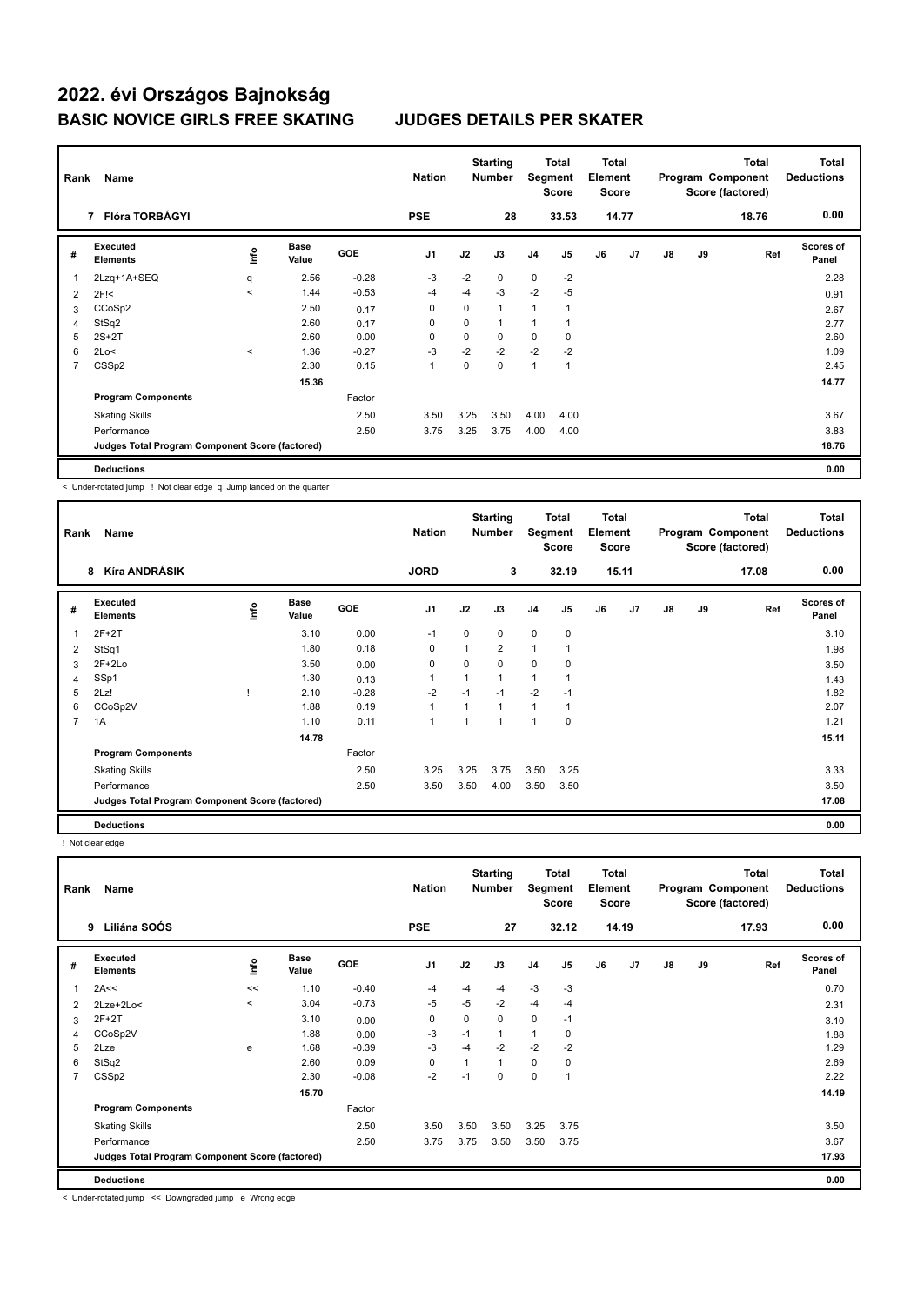| Rank           | <b>Name</b>                                     |      |                      |         | <b>Nation</b>  |             | <b>Starting</b><br><b>Number</b> | Segment        | <b>Total</b><br><b>Score</b> | Total<br>Element<br><b>Score</b>        |                |    |    | <b>Total</b><br>Program Component<br>Score (factored)        | Total<br><b>Deductions</b>        |
|----------------|-------------------------------------------------|------|----------------------|---------|----------------|-------------|----------------------------------|----------------|------------------------------|-----------------------------------------|----------------|----|----|--------------------------------------------------------------|-----------------------------------|
|                | <b>Bianka BALÁZS</b><br>10                      |      |                      |         | <b>VAS</b>     |             | 11                               |                | 30.00                        |                                         | 15.62          |    |    | 14.38                                                        | 0.00                              |
| #              | Executed<br><b>Elements</b>                     | lnfo | <b>Base</b><br>Value | GOE     | J <sub>1</sub> | J2          | J3                               | J <sub>4</sub> | J5                           | J6                                      | J <sub>7</sub> | J8 | J9 | Ref                                                          | <b>Scores of</b><br>Panel         |
|                | 2Lz                                             |      | 2.10                 | $-0.28$ | $-2$           | $-1$        | $-2$                             | $-1$           | $-1$                         |                                         |                |    |    |                                                              | 1.82                              |
| $\overline{2}$ | $2F+2T$                                         |      | 3.10                 | $-0.30$ | $-3$           | $-1$        | $-2$                             | $-2$           | $-1$                         |                                         |                |    |    |                                                              | 2.80                              |
| 3              | $2Lz + 2Lo$                                     |      | 3.80                 | $-0.21$ | $-3$           | $\Omega$    | $-2$                             | $-1$           | $\pmb{0}$                    |                                         |                |    |    |                                                              | 3.59                              |
| $\overline{4}$ | CSS <sub>p2</sub>                               |      | 2.30                 | $-0.15$ | $-2$           | $\Omega$    | $\Omega$                         | 0              | -2                           |                                         |                |    |    |                                                              | 2.15                              |
| 5              | StSq1                                           |      | 1.80                 | $-0.06$ | $-1$           | $-1$        | $\mathbf 0$                      | $\mathbf 0$    | 0                            |                                         |                |    |    |                                                              | 1.74                              |
| 6              | 1A                                              |      | 1.10                 | 0.00    | $\mathbf 0$    | $\mathbf 0$ | $\Omega$                         | $\mathbf 0$    | $\mathbf 0$                  |                                         |                |    |    |                                                              | 1.10                              |
| $\overline{7}$ | CCoSp2                                          |      | 2.50                 | $-0.08$ | $-1$           | $-1$        | $\Omega$                         | $\mathbf 0$    | $\mathbf 0$                  |                                         |                |    |    |                                                              | 2.42                              |
|                |                                                 |      | 16.70                |         |                |             |                                  |                |                              |                                         |                |    |    |                                                              | 15.62                             |
|                | <b>Program Components</b>                       |      |                      | Factor  |                |             |                                  |                |                              |                                         |                |    |    |                                                              |                                   |
|                | <b>Skating Skills</b>                           |      |                      | 2.50    | 3.00           | 2.75        | 3.00                             | 3.00           | 2.75                         |                                         |                |    |    |                                                              | 2.92                              |
|                | Performance                                     |      |                      | 2.50    | 2.75           | 2.75        | 3.00                             | 3.00           | 2.75                         |                                         |                |    |    |                                                              | 2.83                              |
|                | Judges Total Program Component Score (factored) |      |                      |         |                |             |                                  |                |                              |                                         |                |    |    |                                                              | 14.38                             |
|                | <b>Deductions</b>                               |      |                      |         |                |             |                                  |                |                              |                                         |                |    |    |                                                              | 0.00                              |
|                |                                                 |      |                      |         |                |             |                                  |                |                              |                                         |                |    |    |                                                              |                                   |
| Rank           | Name                                            |      |                      |         | <b>Nation</b>  |             | <b>Starting</b><br>Number        | Segment        | <b>Total</b><br><b>Score</b> | <b>Total</b><br>Element<br><b>Score</b> |                |    |    | <b>Total</b><br><b>Program Component</b><br>Score (factored) | <b>Total</b><br><b>Deductions</b> |
|                | Jázmin LIPTÁK<br>11                             |      |                      |         | <b>DVTK</b>    |             | 6                                |                | 29.51                        |                                         | 14.38          |    |    | 15.63                                                        | $-0.50$                           |

|   | -11-<br>Jazmin Lip I AN                         |   |               |         | <b>DVIN</b>    |              | O           |                | 29.5T          |    | 14.38 |    |    | 15.63 | -v.əv              |
|---|-------------------------------------------------|---|---------------|---------|----------------|--------------|-------------|----------------|----------------|----|-------|----|----|-------|--------------------|
| # | Executed<br><b>Elements</b>                     | ۴ | Base<br>Value | GOE     | J <sub>1</sub> | J2           | J3          | J <sub>4</sub> | J <sub>5</sub> | J6 | J7    | J8 | J9 | Ref   | Scores of<br>Panel |
|   | $2Lz+2Lo$                                       |   | 3.80          | $-1.05$ | $-5$           | $-5$         | $-4$        | $-5$           | $-5$           |    |       |    |    |       | 2.75               |
| 2 | 2F                                              |   | 1.80          | 0.00    | 0              | 0            | 0           | 0              | 0              |    |       |    |    |       | 1.80               |
| 3 | CCoSp2                                          |   | 2.50          | 0.08    | 0              | $\mathbf{1}$ | 1           | $\mathbf 0$    | 0              |    |       |    |    |       | 2.58               |
| 4 | StSqB                                           |   | 1.50          | 0.00    | $\Omega$       | 0            | 1           | 0              | 0              |    |       |    |    |       | 1.50               |
| 5 | $2Lzq+2T$                                       | q | 3.40          | $-0.42$ | $-2$           | $-2$         | $-2$        | $-2$           | $-2$           |    |       |    |    |       | 2.98               |
| 6 | 1A                                              |   | 1.10          | 0.00    |                | 0            | 0           | $\mathbf 0$    | 0              |    |       |    |    |       | 1.10               |
| 7 | CSSp2V                                          |   | 1.73          | $-0.06$ | $-1$           | $-1$         | $\mathbf 0$ | $\mathbf 0$    | 0              |    |       |    |    |       | 1.67               |
|   |                                                 |   | 15.83         |         |                |              |             |                |                |    |       |    |    |       | 14.38              |
|   | <b>Program Components</b>                       |   |               | Factor  |                |              |             |                |                |    |       |    |    |       |                    |
|   | <b>Skating Skills</b>                           |   |               | 2.50    | 3.50           | 3.25         | 3.25        | 3.00           | 3.00           |    |       |    |    |       | 3.17               |
|   | Performance                                     |   |               | 2.50    | 3.25           | 3.00         | 3.25        | 3.00           | 3.00           |    |       |    |    |       | 3.08               |
|   | Judges Total Program Component Score (factored) |   |               |         |                |              |             |                |                |    |       |    |    |       | 15.63              |
|   | <b>Deductions</b>                               |   | Falls:        | $-0.50$ |                |              |             |                |                |    |       |    |    |       | $-0.50$            |

q Jump landed on the quarter

| Rank | Name                                            |            |                      |            | <b>Nation</b>  |      | <b>Starting</b><br><b>Number</b> | Segment        | Total<br><b>Score</b> | <b>Total</b><br>Element<br><b>Score</b> |       |               |    | <b>Total</b><br>Program Component<br>Score (factored) | <b>Total</b><br><b>Deductions</b> |
|------|-------------------------------------------------|------------|----------------------|------------|----------------|------|----------------------------------|----------------|-----------------------|-----------------------------------------|-------|---------------|----|-------------------------------------------------------|-----------------------------------|
|      | Zsófia SZOLNOKI<br>12                           |            |                      |            | <b>VAS</b>     |      | 8                                |                | 29.26                 |                                         | 13.63 |               |    | 15.63                                                 | 0.00                              |
| #    | Executed<br><b>Elements</b>                     | <b>Lin</b> | <b>Base</b><br>Value | <b>GOE</b> | J <sub>1</sub> | J2   | J3                               | J <sub>4</sub> | J5                    | J6                                      | J7    | $\mathsf{J}8$ | J9 | Ref                                                   | <b>Scores of</b><br>Panel         |
| 1    | $2F+2T$                                         |            | 3.10                 | $-0.24$    | $-1$           | $-1$ | $-2$                             | $-3$           | $-1$                  |                                         |       |               |    |                                                       | 2.86                              |
| 2    | 2F                                              |            | 1.80                 | 0.00       | 0              | 0    | $\Omega$                         | $\mathbf 0$    | $\mathbf 0$           |                                         |       |               |    |                                                       | 1.80                              |
| 3    | CCoSp2V                                         |            | 1.88                 | 0.06       | $-1$           | $-1$ | 1                                | 1              |                       |                                         |       |               |    |                                                       | 1.94                              |
| 4    | StSq1                                           |            | 1.80                 | $-0.06$    | -1             |      | $-1$                             | $-1$           |                       |                                         |       |               |    |                                                       | 1.74                              |
| 5    | 2Sq+2Loq                                        | q          | 3.00                 | $-0.68$    | -4             | $-4$ | $-2$                             | $-4$           | $-4$                  |                                         |       |               |    |                                                       | 2.32                              |
| 6    | 1A                                              |            | 1.10                 | 0.00       | 0              | 0    | 0                                | 0              | 0                     |                                         |       |               |    |                                                       | 1.10                              |
| 7    | CUS <sub>p2</sub>                               |            | 2.00                 | $-0.13$    | -3             | $-2$ | $\mathbf{1}$                     | $-1$           | 1                     |                                         |       |               |    |                                                       | 1.87                              |
|      |                                                 |            | 14.68                |            |                |      |                                  |                |                       |                                         |       |               |    |                                                       | 13.63                             |
|      | <b>Program Components</b>                       |            |                      | Factor     |                |      |                                  |                |                       |                                         |       |               |    |                                                       |                                   |
|      | <b>Skating Skills</b>                           |            |                      | 2.50       | 2.75           | 3.25 | 3.00                             | 2.75           | 3.25                  |                                         |       |               |    |                                                       | 3.00                              |
|      | Performance                                     |            |                      | 2.50       | 3.25           | 3.50 | 3.25                             | 3.00           | 3.25                  |                                         |       |               |    |                                                       | 3.25                              |
|      | Judges Total Program Component Score (factored) |            |                      |            |                |      |                                  |                |                       |                                         |       |               |    |                                                       | 15.63                             |
|      | <b>Deductions</b>                               |            |                      |            |                |      |                                  |                |                       |                                         |       |               |    |                                                       | 0.00                              |

q Jump landed on the quarter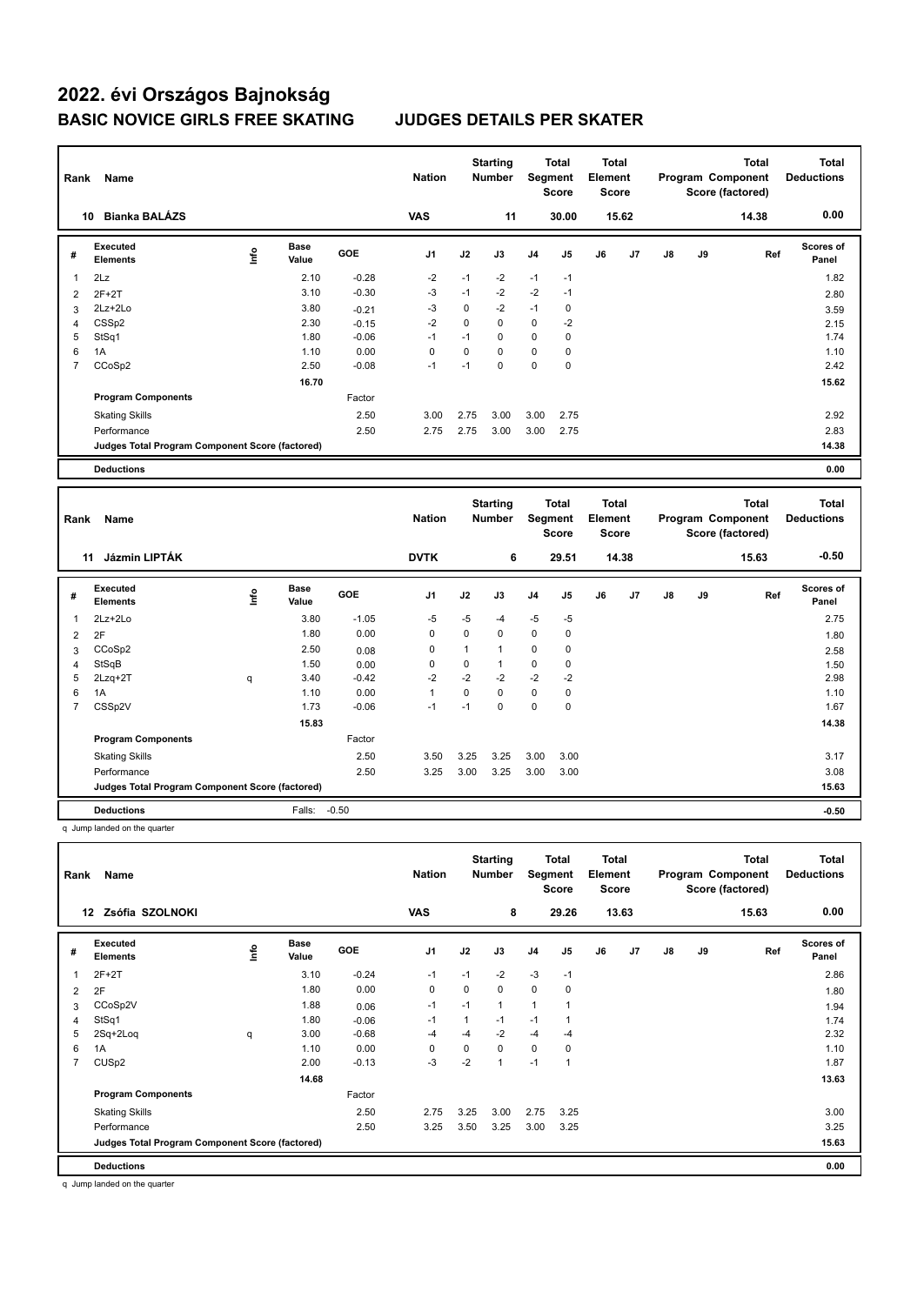| Rank                    | Name<br>Anna TÓTH-PÁLDI<br>13                   |      |                      |            | <b>Nation</b><br><b>VAS</b> |      | <b>Starting</b><br><b>Number</b><br>7 | Segment        | Total<br><b>Score</b><br>29.03 | <b>Total</b><br>Element<br><b>Score</b> | 13.70          |               |    | Total<br>Program Component<br>Score (factored)<br>15.83 | <b>Total</b><br><b>Deductions</b><br>$-0.50$ |
|-------------------------|-------------------------------------------------|------|----------------------|------------|-----------------------------|------|---------------------------------------|----------------|--------------------------------|-----------------------------------------|----------------|---------------|----|---------------------------------------------------------|----------------------------------------------|
| #                       | Executed<br><b>Elements</b>                     | ١nf٥ | <b>Base</b><br>Value | <b>GOE</b> | J <sub>1</sub>              | J2   | J3                                    | J <sub>4</sub> | J <sub>5</sub>                 | J6                                      | J <sub>7</sub> | $\mathsf{J}8$ | J9 | Ref                                                     | <b>Scores of</b><br>Panel                    |
| $\overline{\mathbf{1}}$ | 2Lz+2Lo                                         |      | 3.80                 | 0.00       | 0                           | 0    | 0                                     | $\mathbf 0$    | 0                              |                                         |                |               |    |                                                         | 3.80                                         |
| 2                       | 1A                                              |      | 1.10                 | 0.00       | 0                           | 0    | 0                                     | $\mathbf 0$    | 0                              |                                         |                |               |    |                                                         | 1.10                                         |
| 3                       | StSq1                                           |      | 1.80                 | $-0.90$    | $-5$                        | $-5$ | $-5$                                  | $-5$           | -5                             |                                         |                |               |    |                                                         | 0.90                                         |
| 4                       | CSS <sub>p2</sub>                               |      | 2.30                 | 0.00       | 0                           | 0    | 0                                     | $\mathbf 0$    | 0                              |                                         |                |               |    |                                                         | 2.30                                         |
| 5                       | 2F                                              |      | 1.80                 | 0.06       | $\mathbf 0$                 | 0    | 0                                     | $\overline{1}$ | 1                              |                                         |                |               |    |                                                         | 1.86                                         |
| 6                       | $2Lz+2T<<$                                      | <<   | 2.50                 | $-0.70$    | $-3$                        | $-4$ | $-4$                                  | $-3$           | $-3$                           |                                         |                |               |    |                                                         | 1.80                                         |
| $\overline{7}$          | CCoSp2V                                         |      | 1.88                 | 0.06       | $-1$                        | $-1$ | 1                                     | 1              | $\overline{1}$                 |                                         |                |               |    |                                                         | 1.94                                         |
|                         |                                                 |      | 15.18                |            |                             |      |                                       |                |                                |                                         |                |               |    |                                                         | 13.70                                        |
|                         | <b>Program Components</b>                       |      |                      | Factor     |                             |      |                                       |                |                                |                                         |                |               |    |                                                         |                                              |
|                         | <b>Skating Skills</b>                           |      |                      | 2.50       | 3.25                        | 3.25 | 3.00                                  | 2.75           | 3.00                           |                                         |                |               |    |                                                         | 3.08                                         |
|                         | Performance                                     |      |                      | 2.50       | 3.25                        | 3.25 | 3.50                                  | 2.75           | 3.25                           |                                         |                |               |    |                                                         | 3.25                                         |
|                         | Judges Total Program Component Score (factored) |      |                      |            |                             |      |                                       |                |                                |                                         |                |               |    |                                                         | 15.83                                        |
|                         | <b>Deductions</b>                               |      | Falls:               | $-0.50$    |                             |      |                                       |                |                                |                                         |                |               |    |                                                         | $-0.50$                                      |

<< Downgraded jump

| Rank | Name                                            |      |                      |            | <b>Nation</b>  |      | <b>Starting</b><br><b>Number</b> | Segment        | Total<br>Score | Total<br>Element<br><b>Score</b> |       |               |    | <b>Total</b><br>Program Component<br>Score (factored) | <b>Total</b><br><b>Deductions</b> |
|------|-------------------------------------------------|------|----------------------|------------|----------------|------|----------------------------------|----------------|----------------|----------------------------------|-------|---------------|----|-------------------------------------------------------|-----------------------------------|
|      | Lilla KOVÁCS<br>14                              |      |                      |            | <b>VAS</b>     |      | 22                               |                | 28.54          |                                  | 12.68 |               |    | 15.86                                                 | 0.00                              |
| #    | Executed<br><b>Elements</b>                     | ١nf٥ | <b>Base</b><br>Value | <b>GOE</b> | J <sub>1</sub> | J2   | J3                               | J <sub>4</sub> | J5             | J6                               | J7    | $\mathsf{J}8$ | J9 | Ref                                                   | <b>Scores of</b><br>Panel         |
| 1    | 2F+2Lo<<                                        | <<   | 2.30                 | $-0.72$    | $-4$           | $-5$ | $-4$                             | $-3$           | $-4$           |                                  |       |               |    |                                                       | 1.58                              |
| 2    | 2Lz                                             |      | 2.10                 | 0.00       | $-1$           | 0    | 0                                | $\mathbf 0$    | 0              |                                  |       |               |    |                                                       | 2.10                              |
| 3    | CCoSp2                                          |      | 2.50                 | 0.25       | 1              | 0    | 1                                | $\overline{1}$ |                |                                  |       |               |    |                                                       | 2.75                              |
| 4    | 2F                                              |      | 1.80                 | $-0.30$    | $-1$           | $-1$ | $-2$                             | $-2$           | $-2$           |                                  |       |               |    |                                                       | 1.50                              |
| 5    | StSqB                                           |      | 1.50                 | $-0.15$    | $-1$           | $-2$ | $-1$                             | $-1$           | $-1$           |                                  |       |               |    |                                                       | 1.35                              |
| 6    | 1A                                              |      | 1.10                 | 0.00       | $-1$           | 0    | 0                                | 0              | 0              |                                  |       |               |    |                                                       | 1.10                              |
|      | CSS <sub>p2</sub>                               |      | 2.30                 | 0.00       | 0              | $-1$ | 0                                | 0              | $\mathbf 0$    |                                  |       |               |    |                                                       | 2.30                              |
|      |                                                 |      | 13.60                |            |                |      |                                  |                |                |                                  |       |               |    |                                                       | 12.68                             |
|      | <b>Program Components</b>                       |      |                      | Factor     |                |      |                                  |                |                |                                  |       |               |    |                                                       |                                   |
|      | <b>Skating Skills</b>                           |      |                      | 2.50       | 3.25           | 2.75 | 3.25                             | 3.00           | 3.25           |                                  |       |               |    |                                                       | 3.17                              |
|      | Performance                                     |      |                      | 2.50       | 3.00           | 2.75 | 3.50                             | 3.25           | 3.25           |                                  |       |               |    |                                                       | 3.17                              |
|      | Judges Total Program Component Score (factored) |      |                      |            |                |      |                                  |                |                |                                  |       |               |    |                                                       | 15.86                             |
|      | <b>Deductions</b>                               |      |                      |            |                |      |                                  |                |                |                                  |       |               |    |                                                       | 0.00                              |

<< Downgraded jump

| Rank | Name                                            |         |                      |         | <b>Nation</b>  |      | <b>Starting</b><br><b>Number</b> | Segment        | Total<br><b>Score</b> | Total<br>Element<br><b>Score</b> |       |               |    | <b>Total</b><br>Program Component<br>Score (factored) | <b>Total</b><br><b>Deductions</b> |
|------|-------------------------------------------------|---------|----------------------|---------|----------------|------|----------------------------------|----------------|-----------------------|----------------------------------|-------|---------------|----|-------------------------------------------------------|-----------------------------------|
|      | Mira KOHÁRI<br>15                               |         |                      |         | <b>MJV</b>     |      | 10                               |                | 28.29                 |                                  | 13.71 |               |    | 14.58                                                 | 0.00                              |
| #    | Executed<br><b>Elements</b>                     | ١nto    | <b>Base</b><br>Value | GOE     | J <sub>1</sub> | J2   | J3                               | J <sub>4</sub> | J5                    | J6                               | J7    | $\mathsf{J}8$ | J9 | Ref                                                   | Scores of<br>Panel                |
| 1    | $2F+2T$                                         |         | 3.10                 | $-0.12$ | $-2$           | 0    | 0                                | $-1$           | $-1$                  |                                  |       |               |    |                                                       | 2.98                              |
| 2    | 2Lze                                            | e       | 1.68                 | $-0.78$ | -5             | $-5$ | $-3$                             | $-4$           | $-5$                  |                                  |       |               |    |                                                       | 0.90                              |
| 3    | FCSp2                                           |         | 2.30                 | 0.08    | 0              | 0    | 1                                | $\mathbf 0$    | 1                     |                                  |       |               |    |                                                       | 2.38                              |
| 4    | StSq1                                           |         | 1.80                 | 0.06    | -1             | 0    | 0                                | $\mathbf{1}$   | 1                     |                                  |       |               |    |                                                       | 1.86                              |
| 5    | 1A                                              |         | 1.10                 | 0.00    | 0              | 0    | 0                                | $\mathbf 0$    | 0                     |                                  |       |               |    |                                                       | 1.10                              |
| 6    | $2Lo+2Lo<$                                      | $\,<\,$ | 3.06                 | $-0.57$ | -4             | -4   | $-3$                             | $-3$           | -3                    |                                  |       |               |    |                                                       | 2.49                              |
| 7    | CCoSp1                                          |         | 2.00                 | 0.00    | 0              | 0    | 0                                | $\mathbf 0$    | 0                     |                                  |       |               |    |                                                       | 2.00                              |
|      |                                                 |         | 15.04                |         |                |      |                                  |                |                       |                                  |       |               |    |                                                       | 13.71                             |
|      | <b>Program Components</b>                       |         |                      | Factor  |                |      |                                  |                |                       |                                  |       |               |    |                                                       |                                   |
|      | <b>Skating Skills</b>                           |         |                      | 2.50    | 2.50           | 3.00 | 2.75                             | 2.75           | 3.25                  |                                  |       |               |    |                                                       | 2.83                              |
|      | Performance                                     |         |                      | 2.50    | 2.75           | 3.25 | 3.00                             | 2.75           | 3.25                  |                                  |       |               |    |                                                       | 3.00                              |
|      | Judges Total Program Component Score (factored) |         |                      |         |                |      |                                  |                |                       |                                  |       |               |    |                                                       | 14.58                             |
|      | <b>Deductions</b>                               |         |                      |         |                |      |                                  |                |                       |                                  |       |               |    |                                                       | 0.00                              |
|      | Costume/Prop violation:                         |         | $(1 \text{ of } 6)$  |         |                |      |                                  |                |                       |                                  |       |               |    |                                                       |                                   |

< Under-rotated jump e Wrong edge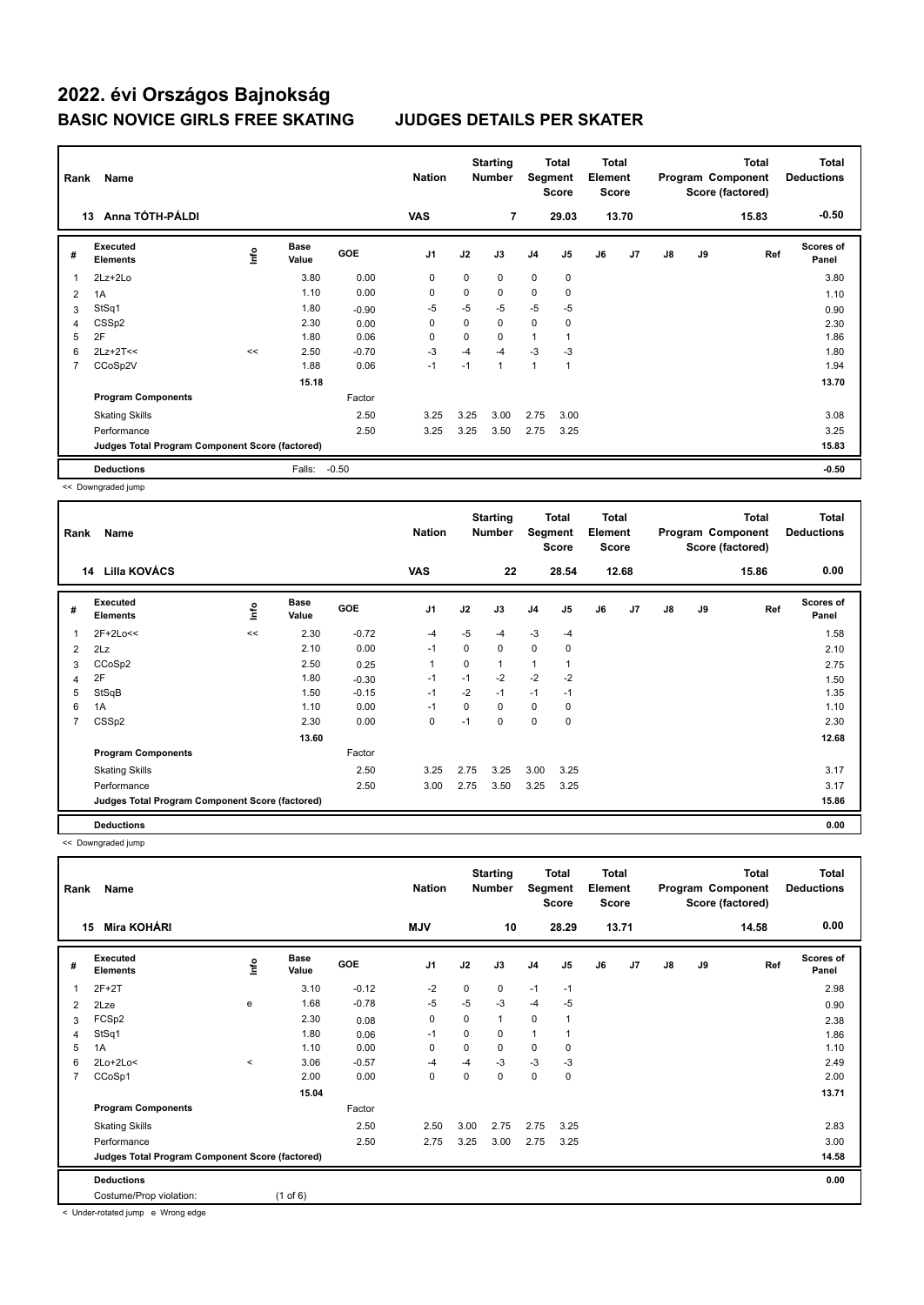| Rank | Name                                            |         |                      |            | <b>Nation</b>  |                | <b>Starting</b><br><b>Number</b> | Segment        | Total<br><b>Score</b> | <b>Total</b><br>Element<br><b>Score</b> |       |               |    | <b>Total</b><br>Program Component<br>Score (factored) | <b>Total</b><br><b>Deductions</b> |
|------|-------------------------------------------------|---------|----------------------|------------|----------------|----------------|----------------------------------|----------------|-----------------------|-----------------------------------------|-------|---------------|----|-------------------------------------------------------|-----------------------------------|
|      | Nikoletta Beatrix KUTASI<br>16                  |         |                      |            | <b>JORD</b>    |                | 13                               |                | 28.03                 |                                         | 12.00 |               |    | 16.03                                                 | 0.00                              |
| #    | Executed<br><b>Elements</b>                     | ۴ů      | <b>Base</b><br>Value | <b>GOE</b> | J <sub>1</sub> | J2             | J3                               | J <sub>4</sub> | J5                    | J6                                      | J7    | $\mathsf{J}8$ | J9 | Ref                                                   | <b>Scores of</b><br>Panel         |
| 1    | $2S+2T$                                         |         | 2.60                 | $-0.04$    | $-1$           | $\Omega$       | $\Omega$                         | $\mathbf 0$    | $-1$                  |                                         |       |               |    |                                                       | 2.56                              |
| 2    | SSp2                                            |         | 1.60                 | 0.16       | $\overline{1}$ | $\overline{1}$ | 1                                | 0              |                       |                                         |       |               |    |                                                       | 1.76                              |
| 3    | 2F+1Lo<<                                        | <<      | 1.80                 | $-0.66$    | $-4$           | $-4$           | $-4$                             | $-3$           | -3                    |                                         |       |               |    |                                                       | 1.14                              |
| 4    | StSq1                                           |         | 1.80                 | 0.18       | 0              | $\mathbf{1}$   | $\overline{2}$                   | $\mathbf{1}$   |                       |                                         |       |               |    |                                                       | 1.98                              |
| 5    | 2Fq+2Lo*+REP                                    | $\star$ | 1.26                 | $-0.30$    | $-5$           | $-1$           | $-1$                             | $-2$           | $-2$                  |                                         |       |               |    |                                                       | 0.96                              |
| 6    | 1A                                              |         | 1.10                 | 0.00       | $\Omega$       | $\Omega$       | $\Omega$                         | 0              | 0                     |                                         |       |               |    |                                                       | 1.10                              |
| 7    | CCoSp2                                          |         | 2.50                 | 0.00       | 0              | 0              | $\overline{A}$                   | 0              | 0                     |                                         |       |               |    |                                                       | 2.50                              |
|      |                                                 |         | 12.66                |            |                |                |                                  |                |                       |                                         |       |               |    |                                                       | 12.00                             |
|      | <b>Program Components</b>                       |         |                      | Factor     |                |                |                                  |                |                       |                                         |       |               |    |                                                       |                                   |
|      | <b>Skating Skills</b>                           |         |                      | 2.50       | 3.00           | 3.00           | 3.50                             | 2.75           | 3.25                  |                                         |       |               |    |                                                       | 3.08                              |
|      | Performance                                     |         |                      | 2.50       | 3.50           | 3.25           | 3.50                             | 3.25           | 3.25                  |                                         |       |               |    |                                                       | 3.33                              |
|      | Judges Total Program Component Score (factored) |         |                      |            |                |                |                                  |                |                       |                                         |       |               |    |                                                       | 16.03                             |
|      | <b>Deductions</b>                               |         |                      |            |                |                |                                  |                |                       |                                         |       |               |    |                                                       | 0.00                              |

<< Downgraded jump \* Invalid element REP Jump repetition q Jump landed on the quarter

| Rank | Name                                            |      |                      |            | <b>Nation</b>  |      | <b>Starting</b><br>Number | Segment        | <b>Total</b><br><b>Score</b> | Total<br>Element<br><b>Score</b> |                |    |    | <b>Total</b><br>Program Component<br>Score (factored) | Total<br><b>Deductions</b> |
|------|-------------------------------------------------|------|----------------------|------------|----------------|------|---------------------------|----------------|------------------------------|----------------------------------|----------------|----|----|-------------------------------------------------------|----------------------------|
|      | Liliána PITTIA<br>17                            |      |                      |            | <b>VAS</b>     |      | 24                        |                | 26.99                        |                                  | 10.96          |    |    | 16.03                                                 | 0.00                       |
| #    | Executed<br><b>Elements</b>                     | ١nfo | <b>Base</b><br>Value | <b>GOE</b> | J <sub>1</sub> | J2   | J3                        | J <sub>4</sub> | J <sub>5</sub>               | J6                               | J <sub>7</sub> | J8 | J9 | Ref                                                   | Scores of<br>Panel         |
| 1    | $2Lz+2T<<$                                      | <<   | 2.50                 | $-0.84$    | -4             | $-4$ | $-4$                      | $-3$           | $-4$                         |                                  |                |    |    |                                                       | 1.66                       |
| 2    | 2F!                                             |      | 1.80                 | $-0.36$    | $-5$           | $-2$ | $-2$                      | $-2$           | $-2$                         |                                  |                |    |    |                                                       | 1.44                       |
| 3    | 1A                                              |      | 1.10                 | 0.00       | 0              | 0    | 0                         | 0              | 0                            |                                  |                |    |    |                                                       | 1.10                       |
| 4    | StSq1                                           |      | 1.80                 | 0.00       | $-1$           | 0    | $\mathbf{1}$              | 0              | 0                            |                                  |                |    |    |                                                       | 1.80                       |
| 5    | CSSp2V                                          |      | 1.73                 | $-0.12$    | $-3$           | $-2$ | 0                         | $\mathbf 0$    | 0                            |                                  |                |    |    |                                                       | 1.61                       |
| 6    | 2F!                                             |      | 1.80                 | $-0.18$    | $-3$           | $-1$ | $-1$                      | $-1$           | $-1$                         |                                  |                |    |    |                                                       | 1.62                       |
| 7    | CCoSp1                                          |      | 2.00                 | $-0.27$    | $-2$           | $-2$ | 0                         | $-1$           | $-1$                         |                                  |                |    |    |                                                       | 1.73                       |
|      |                                                 |      | 12.73                |            |                |      |                           |                |                              |                                  |                |    |    |                                                       | 10.96                      |
|      | <b>Program Components</b>                       |      |                      | Factor     |                |      |                           |                |                              |                                  |                |    |    |                                                       |                            |
|      | <b>Skating Skills</b>                           |      |                      | 2.50       | 3.00           | 3.00 | 3.25                      | 3.50           | 3.00                         |                                  |                |    |    |                                                       | 3.08                       |
|      | Performance                                     |      |                      | 2.50       | 3.25           | 3.00 | 3.50                      | 3.50           | 3.25                         |                                  |                |    |    |                                                       | 3.33                       |
|      | Judges Total Program Component Score (factored) |      |                      |            |                |      |                           |                |                              |                                  |                |    |    |                                                       | 16.03                      |
|      | <b>Deductions</b>                               |      |                      |            |                |      |                           |                |                              |                                  |                |    |    |                                                       | 0.00                       |

<< Downgraded jump ! Not clear edge

| Rank           | Name                                            |         |                      |            | <b>Nation</b>  |      | <b>Starting</b><br><b>Number</b> | Segment      | <b>Total</b><br><b>Score</b> | Total<br>Element<br><b>Score</b> |       |    |    | Total<br>Program Component<br>Score (factored) | <b>Total</b><br><b>Deductions</b> |
|----------------|-------------------------------------------------|---------|----------------------|------------|----------------|------|----------------------------------|--------------|------------------------------|----------------------------------|-------|----|----|------------------------------------------------|-----------------------------------|
| 18             | Panna Dóra SZTANA                               |         |                      |            | <b>JKOR</b>    |      | 25                               |              | 26.67                        |                                  | 11.47 |    |    | 15.20                                          | 0.00                              |
| #              | Executed<br><b>Elements</b>                     | ۴       | <b>Base</b><br>Value | <b>GOE</b> | J <sub>1</sub> | J2   | J3                               | J4           | J <sub>5</sub>               | J6                               | J7    | J8 | J9 | Ref                                            | <b>Scores of</b><br>Panel         |
| 1              | CCoSp1                                          |         | 2.00                 | 0.00       | 0              | 0    | 0                                | $\mathbf{1}$ | 0                            |                                  |       |    |    |                                                | 2.00                              |
| 2              | 2Loq                                            | q       | 1.70                 | $-0.34$    | $-2$           | $-2$ | $-2$                             | $-2$         | $-2$                         |                                  |       |    |    |                                                | 1.36                              |
| 3              | 2Tq                                             | q       | 1.30                 | $-0.26$    | $-2$           | $-2$ | $-2$                             | $-2$         | $-2$                         |                                  |       |    |    |                                                | 1.04                              |
| 4              | 2S+2Lo<                                         | $\prec$ | 2.66                 | $-0.41$    | $-3$           | $-3$ | $-3$                             | $-3$         | $-3$                         |                                  |       |    |    |                                                | 2.25                              |
| 5              | StSqB                                           |         | 1.50                 | 0.00       | $\mathbf 0$    | 0    | 0                                | $\mathbf 0$  | $\mathbf 0$                  |                                  |       |    |    |                                                | 1.50                              |
| 6              | 1A                                              |         | 1.10                 | 0.00       | 0              | 0    | 0                                | 0            | 0                            |                                  |       |    |    |                                                | 1.10                              |
| $\overline{7}$ | CSS <sub>p2</sub>                               |         | 2.30                 | $-0.08$    | $-2$           | $-1$ | 0                                | 0            | $\mathbf 0$                  |                                  |       |    |    |                                                | 2.22                              |
|                |                                                 |         | 12.56                |            |                |      |                                  |              |                              |                                  |       |    |    |                                                | 11.47                             |
|                | <b>Program Components</b>                       |         |                      | Factor     |                |      |                                  |              |                              |                                  |       |    |    |                                                |                                   |
|                | <b>Skating Skills</b>                           |         |                      | 2.50       | 3.50           | 2.75 | 3.00                             | 3.00         | 3.00                         |                                  |       |    |    |                                                | 3.00                              |
|                | Performance                                     |         |                      | 2.50       | 3.50           | 3.00 | 3.00                             | 3.25         | 3.00                         |                                  |       |    |    |                                                | 3.08                              |
|                | Judges Total Program Component Score (factored) |         |                      |            |                |      |                                  |              |                              |                                  |       |    |    |                                                | 15.20                             |
|                | <b>Deductions</b>                               |         |                      |            |                |      |                                  |              |                              |                                  |       |    |    |                                                | 0.00                              |

< Under-rotated jump q Jump landed on the quarter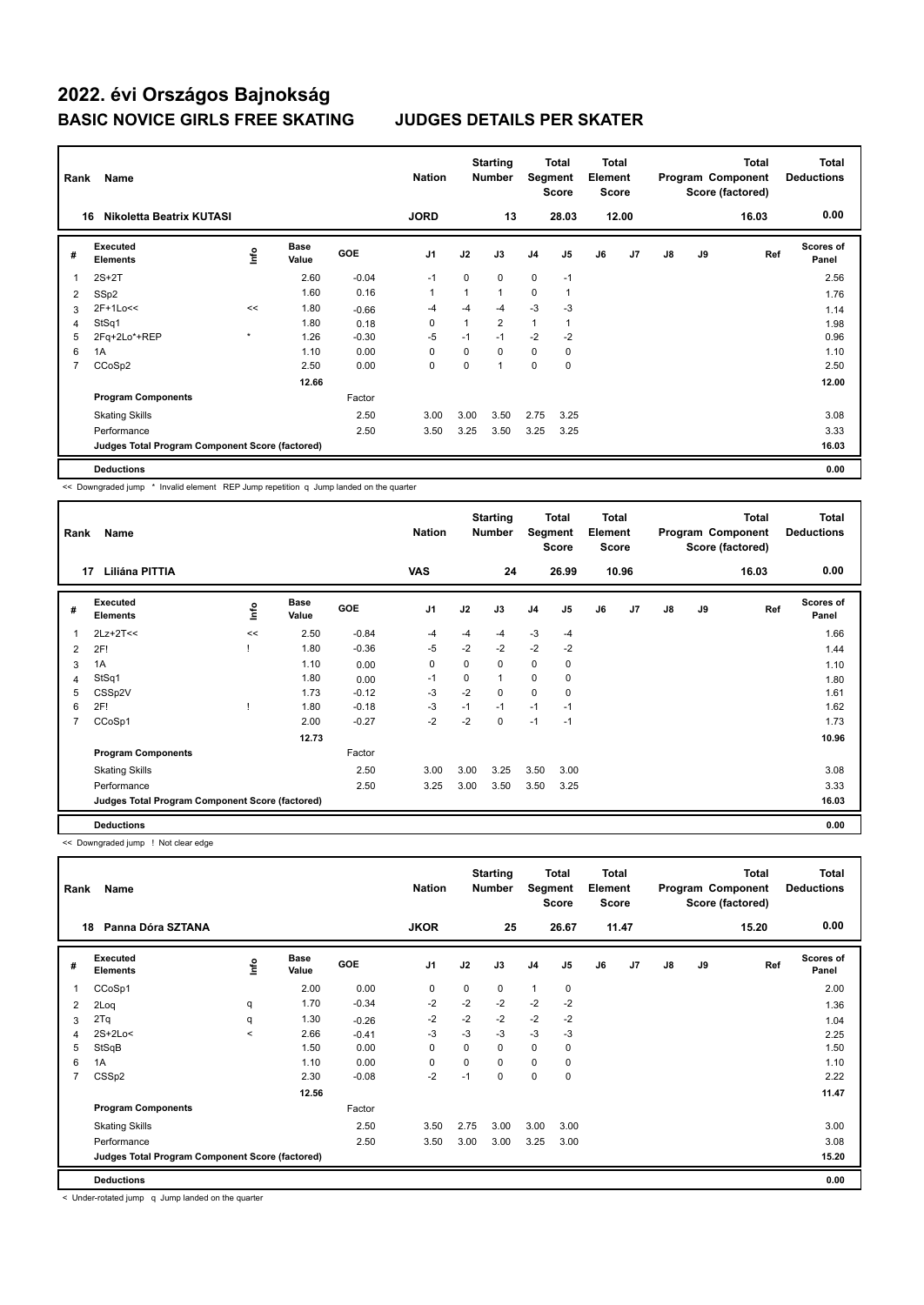| Rank | Name                                            |              |                      |            | <b>Nation</b>  |          | <b>Starting</b><br><b>Number</b> | Segment        | Total<br><b>Score</b> | <b>Total</b><br>Element<br><b>Score</b> |       |               |    | <b>Total</b><br>Program Component<br>Score (factored) | <b>Total</b><br><b>Deductions</b> |
|------|-------------------------------------------------|--------------|----------------------|------------|----------------|----------|----------------------------------|----------------|-----------------------|-----------------------------------------|-------|---------------|----|-------------------------------------------------------|-----------------------------------|
| 19   | Emma Gréta KARDOS                               |              |                      |            | <b>DVTK</b>    |          | 21                               |                | 26.65                 |                                         | 12.47 |               |    | 14.18                                                 | 0.00                              |
| #    | Executed<br><b>Elements</b>                     | lnfo         | <b>Base</b><br>Value | <b>GOE</b> | J <sub>1</sub> | J2       | J3                               | J <sub>4</sub> | J5                    | J6                                      | J7    | $\mathsf{J}8$ | J9 | Ref                                                   | <b>Scores of</b><br>Panel         |
| 1    | 2F<                                             | $\prec$      | 1.44                 | $-0.29$    | $-3$           | $-2$     | $-2$                             | $-2$           | $-2$                  |                                         |       |               |    |                                                       | 1.15                              |
| 2    | 2Sq+2Loq                                        | q            | 3.00                 | $-0.62$    | $-4$           | -4       | $-2$                             | $-3$           | $-4$                  |                                         |       |               |    |                                                       | 2.38                              |
| 3    | CCoSp2                                          |              | 2.50                 | 0.00       | 0              | 0        | $\mathbf{1}$                     | 0              | 0                     |                                         |       |               |    |                                                       | 2.50                              |
| 4    | StSqB                                           |              | 1.50                 | $-0.05$    | $-1$           | $-1$     | 0                                | 0              | 0                     |                                         |       |               |    |                                                       | 1.45                              |
| 5    | 2Lo<                                            | $\checkmark$ | 1.36                 | $-0.27$    | $-2$           | $-2$     | $-2$                             | $-2$           | $-2$                  |                                         |       |               |    |                                                       | 1.09                              |
| 6    | $1A+1Lo$                                        |              | 1.60                 | 0.00       | $\Omega$       | $\Omega$ | $\Omega$                         | 0              | 0                     |                                         |       |               |    |                                                       | 1.60                              |
| 7    | CSS <sub>p2</sub>                               |              | 2.30                 | 0.00       | 0              | $-1$     | $\Omega$                         | $\mathbf 0$    | 0                     |                                         |       |               |    |                                                       | 2.30                              |
|      |                                                 |              | 13.70                |            |                |          |                                  |                |                       |                                         |       |               |    |                                                       | 12.47                             |
|      | <b>Program Components</b>                       |              |                      | Factor     |                |          |                                  |                |                       |                                         |       |               |    |                                                       |                                   |
|      | <b>Skating Skills</b>                           |              |                      | 2.50       | 3.00           | 2.50     | 2.75                             | 3.25           | 2.50                  |                                         |       |               |    |                                                       | 2.75                              |
|      | Performance                                     |              |                      | 2.50       | 3.00           | 2.50     | 3.00                             | 3.00           | 2.75                  |                                         |       |               |    |                                                       | 2.92                              |
|      | Judges Total Program Component Score (factored) |              |                      |            |                |          |                                  |                |                       |                                         |       |               |    |                                                       | 14.18                             |
|      | <b>Deductions</b>                               |              |                      |            |                |          |                                  |                |                       |                                         |       |               |    |                                                       | 0.00                              |

< Under-rotated jump q Jump landed on the quarter

| Rank | Name                                            |         |                      |            | <b>Nation</b>  |      | <b>Starting</b><br><b>Number</b> | Segment        | <b>Total</b><br><b>Score</b> | <b>Total</b><br>Element<br><b>Score</b> |                |               |    | <b>Total</b><br>Program Component<br>Score (factored) | <b>Total</b><br><b>Deductions</b> |
|------|-------------------------------------------------|---------|----------------------|------------|----------------|------|----------------------------------|----------------|------------------------------|-----------------------------------------|----------------|---------------|----|-------------------------------------------------------|-----------------------------------|
|      | <b>Hanna BALOGH</b><br>20                       |         |                      |            | <b>DSC</b>     |      | 26                               |                | 26.53                        |                                         | 12.43          |               |    | 14.60                                                 | $-0.50$                           |
| #    | <b>Executed</b><br><b>Elements</b>              | ١nfo    | <b>Base</b><br>Value | <b>GOE</b> | J <sub>1</sub> | J2   | J3                               | J <sub>4</sub> | J5                           | J6                                      | J <sub>7</sub> | $\mathsf{J}8$ | J9 | Ref                                                   | <b>Scores of</b><br>Panel         |
| 1    | 2Lo                                             |         | 1.70                 | 0.00       | 0              | 1    | 0                                | $\mathbf 0$    | 0                            |                                         |                |               |    |                                                       | 1.70                              |
| 2    | $2F$ $\leq$ +2T $\leq$                          | $\,<$   | 2.48                 | $-0.58$    | $-5$           | $-5$ | $-2$                             | $-3$           | $-4$                         |                                         |                |               |    |                                                       | 1.90                              |
| 3    | CCoSp2                                          |         | 2.50                 | 0.00       | 0              | 0    | 1                                | $\pmb{0}$      | 0                            |                                         |                |               |    |                                                       | 2.50                              |
| 4    | $1A+2Lo<$                                       | $\prec$ | 2.46                 | $-0.59$    | $-5$           | $-5$ | $-3$                             | $-2$           | $-5$                         |                                         |                |               |    |                                                       | 1.87                              |
| 5    | StSqB                                           |         | 1.50                 | $-0.10$    | $-2$           | $-2$ | 0                                | $\mathbf 0$    | $\mathbf 0$                  |                                         |                |               |    |                                                       | 1.40                              |
| 6    | 2Lz<                                            | $\,<$   | 1.68                 | $-0.84$    | $-5$           | $-5$ | $-5$                             | $-5$           | $-5$                         |                                         |                |               |    |                                                       | 0.84                              |
| 7    | CSS <sub>p2</sub>                               |         | 2.30                 | $-0.08$    | 0              | $-1$ | 0                                | 0              | $-1$                         |                                         |                |               |    |                                                       | 2.22                              |
|      |                                                 |         | 14.62                |            |                |      |                                  |                |                              |                                         |                |               |    |                                                       | 12.43                             |
|      | <b>Program Components</b>                       |         |                      | Factor     |                |      |                                  |                |                              |                                         |                |               |    |                                                       |                                   |
|      | <b>Skating Skills</b>                           |         |                      | 2.50       | 3.00           | 2.75 | 3.00                             | 2.50           | 3.00                         |                                         |                |               |    |                                                       | 2.92                              |
|      | Performance                                     |         |                      | 2.50       | 3.00           | 2.75 | 3.25                             | 2.75           | 3.00                         |                                         |                |               |    |                                                       | 2.92                              |
|      | Judges Total Program Component Score (factored) |         |                      |            |                |      |                                  |                |                              |                                         |                |               |    |                                                       | 14.60                             |
|      | <b>Deductions</b>                               |         | Falls:               | $-0.50$    |                |      |                                  |                |                              |                                         |                |               |    |                                                       | $-0.50$                           |

< Under-rotated jump ! Not clear edge

| Rank                    | Name                                            |         |                      |            | <b>Nation</b>  |          | <b>Starting</b><br>Number | Segment        | <b>Total</b><br>Score | Total<br>Element<br><b>Score</b> |       |               |    | <b>Total</b><br>Program Component<br>Score (factored) | <b>Total</b><br><b>Deductions</b> |
|-------------------------|-------------------------------------------------|---------|----------------------|------------|----------------|----------|---------------------------|----------------|-----------------------|----------------------------------|-------|---------------|----|-------------------------------------------------------|-----------------------------------|
| 21                      | Szonja IDRISZ                                   |         |                      |            | <b>JMAD</b>    |          | 14                        |                | 25.29                 |                                  | 11.01 |               |    | 14.78                                                 | $-0.50$                           |
| #                       | <b>Executed</b><br><b>Elements</b>              | lnfo    | <b>Base</b><br>Value | <b>GOE</b> | J <sub>1</sub> | J2       | J3                        | J <sub>4</sub> | J5                    | J6                               | J7    | $\mathsf{J}8$ | J9 | Ref                                                   | <b>Scores of</b><br>Panel         |
| $\overline{\mathbf{1}}$ | 1A                                              |         | 1.10                 | 0.00       | 0              | $\Omega$ | $\Omega$                  | $\mathbf 0$    | 0                     |                                  |       |               |    |                                                       | 1.10                              |
| 2                       | 2F<                                             | $\,<$   | 1.44                 | $-0.72$    | -5             | $-5$     | $-5$                      | $-5$           | $-5$                  |                                  |       |               |    |                                                       | 0.72                              |
| 3                       | $2S+2Tq$                                        | q       | 2.60                 | $-0.26$    | -3             | $-2$     | $-2$                      | $-2$           | $-2$                  |                                  |       |               |    |                                                       | 2.34                              |
| 4                       | StSqB                                           |         | 1.50                 | 0.00       | $\Omega$       |          | $\Omega$                  | $\mathbf 0$    | $\mathbf 0$           |                                  |       |               |    |                                                       | 1.50                              |
| 5                       | CSSp1V                                          |         | 1.43                 | $-0.10$    | $-3$           | $\Omega$ | 0                         | $\mathbf 0$    | $-2$                  |                                  |       |               |    |                                                       | 1.33                              |
| 6                       | 2F<+2Lo<                                        | $\prec$ | 2.80                 | $-0.48$    | $-5$           | -4       | $-2$                      | $-2$           | $-4$                  |                                  |       |               |    |                                                       | 2.32                              |
| $\overline{7}$          | CCoSpB                                          |         | 1.70                 | 0.00       | 0              | $\Omega$ | $\Omega$                  | 0              | $\mathbf 0$           |                                  |       |               |    |                                                       | 1.70                              |
|                         |                                                 |         | 12.57                |            |                |          |                           |                |                       |                                  |       |               |    |                                                       | 11.01                             |
|                         | <b>Program Components</b>                       |         |                      | Factor     |                |          |                           |                |                       |                                  |       |               |    |                                                       |                                   |
|                         | <b>Skating Skills</b>                           |         |                      | 2.50       | 2.75           | 3.00     | 2.75                      | 3.00           | 2.75                  |                                  |       |               |    |                                                       | 2.83                              |
|                         | Performance                                     |         |                      | 2.50       | 2.50           | 3.25     | 3.00                      | 3.25           | 3.00                  |                                  |       |               |    |                                                       | 3.08                              |
|                         | Judges Total Program Component Score (factored) |         |                      |            |                |          |                           |                |                       |                                  |       |               |    |                                                       | 14.78                             |
|                         | <b>Deductions</b>                               |         | Falls:               | $-0.50$    |                |          |                           |                |                       |                                  |       |               |    |                                                       | $-0.50$                           |

< Under-rotated jump q Jump landed on the quarter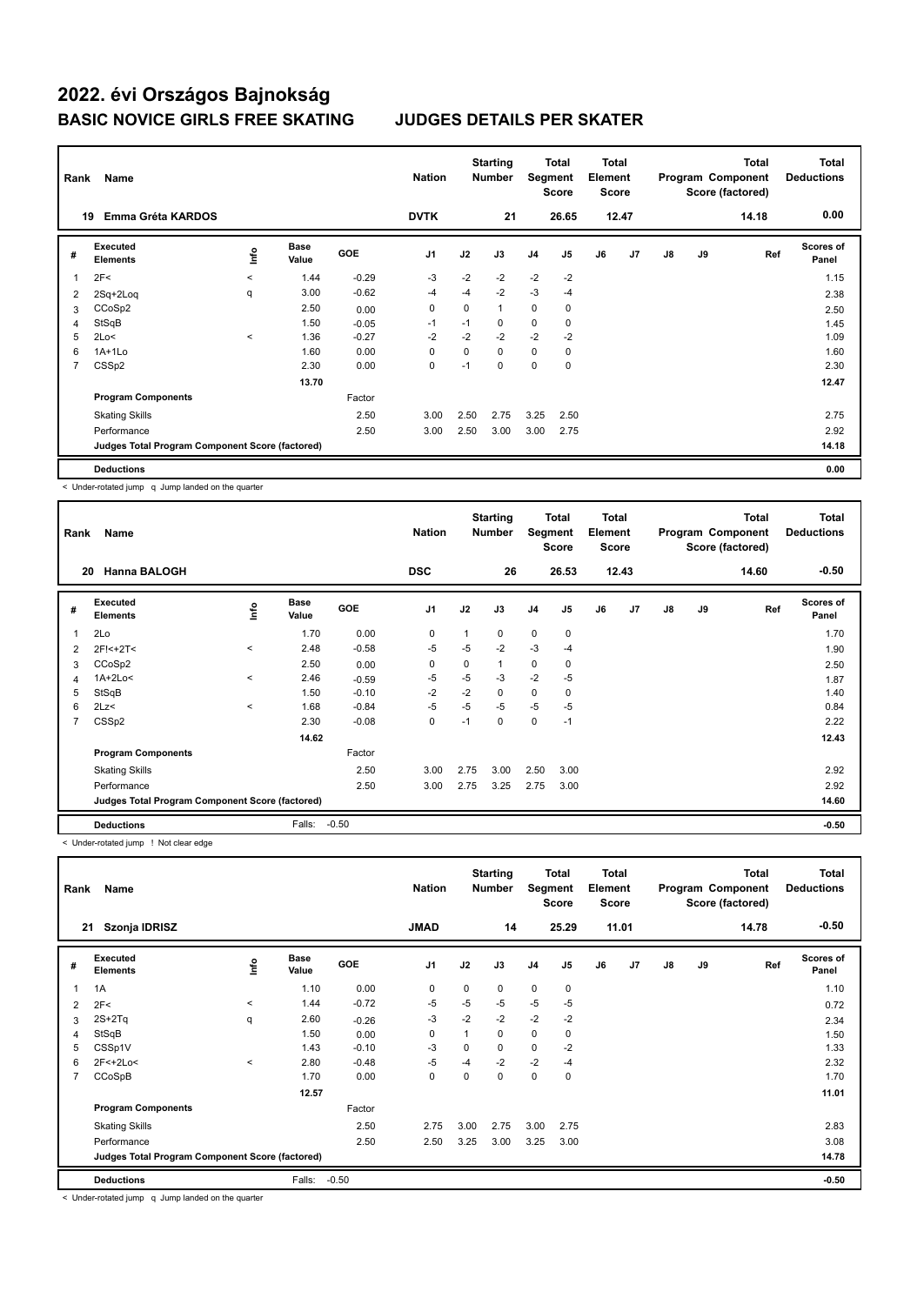| Rank | Name                                            |      |                      |            | <b>Nation</b>  |          | <b>Starting</b><br><b>Number</b> |                | Total<br>Segment<br>Score | <b>Total</b><br>Element<br><b>Score</b> |       |               |    | <b>Total</b><br>Program Component<br>Score (factored) | <b>Total</b><br><b>Deductions</b> |
|------|-------------------------------------------------|------|----------------------|------------|----------------|----------|----------------------------------|----------------|---------------------------|-----------------------------------------|-------|---------------|----|-------------------------------------------------------|-----------------------------------|
|      | <b>Hanna SZUCS</b><br>22                        |      |                      |            | <b>JKAR</b>    |          | 16                               |                | 24.66                     |                                         | 11.90 |               |    | 13.76                                                 | $-1.00$                           |
| #    | Executed<br><b>Elements</b>                     | ١nf٥ | <b>Base</b><br>Value | <b>GOE</b> | J <sub>1</sub> | J2       | J3                               | J <sub>4</sub> | J <sub>5</sub>            | J6                                      | J7    | $\mathsf{J}8$ | J9 | Ref                                                   | <b>Scores of</b><br>Panel         |
| 1    | $2S+1Lo$                                        |      | 1.80                 | 0.00       | 0              | 0        | 0                                | $\mathbf 0$    | $\mathbf 0$               |                                         |       |               |    |                                                       | 1.80                              |
| 2    | 2F                                              |      | 1.80                 | $-0.54$    | $-3$           | $-3$     | $-3$                             | $-3$           | $-3$                      |                                         |       |               |    |                                                       | 1.26                              |
| 3    | $1A+2Lo$                                        |      | 2.80                 | $-0.85$    | $-5$           | $-5$     | $-5$                             | $-5$           | -5                        |                                         |       |               |    |                                                       | 1.95                              |
| 4    | CCoSp2                                          |      | 2.50                 | 0.08       | 1              | $\Omega$ | 0                                | $\mathbf 0$    |                           |                                         |       |               |    |                                                       | 2.58                              |
| 5    | 2Fq                                             | q    | 1.80                 | $-0.90$    | $-5$           | $-5$     | $-5$                             | $-5$           | $-5$                      |                                         |       |               |    |                                                       | 0.90                              |
| 6    | StSq1                                           |      | 1.80                 | $-0.06$    | $-1$           | $-1$     | $\Omega$                         | 0              | 0                         |                                         |       |               |    |                                                       | 1.74                              |
| 7    | CSSp2V                                          |      | 1.73                 | $-0.06$    | $-2$           | $-1$     | $\Omega$                         | $\mathbf 0$    | 0                         |                                         |       |               |    |                                                       | 1.67                              |
|      |                                                 |      | 14.23                |            |                |          |                                  |                |                           |                                         |       |               |    |                                                       | 11.90                             |
|      | <b>Program Components</b>                       |      |                      | Factor     |                |          |                                  |                |                           |                                         |       |               |    |                                                       |                                   |
|      | <b>Skating Skills</b>                           |      |                      | 2.50       | 3.25           | 2.50     | 2.75                             | 2.25           | 2.75                      |                                         |       |               |    |                                                       | 2.67                              |
|      | Performance                                     |      |                      | 2.50       | 3.00           | 2.75     | 2.75                             | 2.50           | 3.00                      |                                         |       |               |    |                                                       | 2.83                              |
|      | Judges Total Program Component Score (factored) |      |                      |            |                |          |                                  |                |                           |                                         |       |               |    |                                                       | 13.76                             |
|      | <b>Deductions</b>                               |      | Falls:               | $-1.00$    |                |          |                                  |                |                           |                                         |       |               |    |                                                       | $-1.00$                           |

q Jump landed on the quarter

| Rank           | Name                                            |         |               |            | <b>Nation</b>  |                         | <b>Starting</b><br><b>Number</b> | Segment        | <b>Total</b><br><b>Score</b> | <b>Total</b><br>Element<br><b>Score</b> |                |    |    | <b>Total</b><br>Program Component<br>Score (factored) | <b>Total</b><br><b>Deductions</b> |
|----------------|-------------------------------------------------|---------|---------------|------------|----------------|-------------------------|----------------------------------|----------------|------------------------------|-----------------------------------------|----------------|----|----|-------------------------------------------------------|-----------------------------------|
|                | <b>Rita KELLER</b><br>23                        |         |               |            | <b>JKOR</b>    |                         | 18                               |                | 23.07                        |                                         | 9.17           |    |    | 15.40                                                 | $-1.50$                           |
| #              | Executed<br><b>Elements</b>                     | ۴       | Base<br>Value | <b>GOE</b> | J <sub>1</sub> | J2                      | J3                               | J <sub>4</sub> | J <sub>5</sub>               | J6                                      | J <sub>7</sub> | J8 | J9 | Ref                                                   | <b>Scores of</b><br>Panel         |
| 1              | 2Lo                                             |         | 1.70          | 0.00       | 0              | 0                       | 0                                | $\mathbf 0$    | 0                            |                                         |                |    |    |                                                       | 1.70                              |
| $\overline{2}$ | $2S+2T$                                         |         | 2.60          | 0.00       | 0              | 0                       | 0                                | 0              | 0                            |                                         |                |    |    |                                                       | 2.60                              |
| 3              | 2F<                                             | $\,<$   | 1.44          | $-0.72$    | $-5$           | $-5$                    | $-5$                             | $-5$           | $-5$                         |                                         |                |    |    |                                                       | 0.72                              |
| 4              | 2F+SEQ+1A*                                      | $\star$ | 1.44          | $-0.90$    | $-5$           | $-5$                    | $-5$                             | $-5$           | $-5$                         |                                         |                |    |    |                                                       | 0.54                              |
| 5              | CSSp2V                                          |         | 1.73          | $-0.87$    | $-5$           | $-5$                    | $-5$                             | $-5$           | -5                           |                                         |                |    |    |                                                       | 0.86                              |
| 6              | StSqB                                           |         | 1.50          | 0.15       | $\overline{ }$ | $\overline{\mathbf{A}}$ | 0                                | $\mathbf{1}$   |                              |                                         |                |    |    |                                                       | 1.65                              |
| 7              | CCoSp1V                                         |         | 1.50          | $-0.40$    | -4             | $-2$                    | $-3$                             | $-2$           | $-3$                         |                                         |                |    |    |                                                       | 1.10                              |
|                |                                                 |         | 11.91         |            |                |                         |                                  |                |                              |                                         |                |    |    |                                                       | 9.17                              |
|                | <b>Program Components</b>                       |         |               | Factor     |                |                         |                                  |                |                              |                                         |                |    |    |                                                       |                                   |
|                | <b>Skating Skills</b>                           |         |               | 2.50       | 3.50           | 3.00                    | 3.00                             | 3.00           | 3.25                         |                                         |                |    |    |                                                       | 3.08                              |
|                | Performance                                     |         |               | 2.50       | 3.50           | 3.00                    | 3.00                             | 3.25           | 3.00                         |                                         |                |    |    |                                                       | 3.08                              |
|                | Judges Total Program Component Score (factored) |         |               |            |                |                         |                                  |                |                              |                                         |                |    |    |                                                       | 15.40                             |
|                | <b>Deductions</b>                               |         | Falls:        | $-1.50$    |                |                         |                                  |                |                              |                                         |                |    |    |                                                       | $-1.50$                           |

< Under-rotated jump \* Invalid element

| Rank                    | Name                                            |         |                      |            | <b>Nation</b>            |             | <b>Starting</b><br><b>Number</b> | Segment        | <b>Total</b><br><b>Score</b> | <b>Total</b><br>Element<br><b>Score</b> |                |               |    | Total<br>Program Component<br>Score (factored) | <b>Total</b><br><b>Deductions</b> |
|-------------------------|-------------------------------------------------|---------|----------------------|------------|--------------------------|-------------|----------------------------------|----------------|------------------------------|-----------------------------------------|----------------|---------------|----|------------------------------------------------|-----------------------------------|
|                         | Szvetlána NICS<br>24                            |         |                      |            | <b>MJV</b>               |             | 12                               |                | 21.98                        |                                         | 9.55           |               |    | 12.93                                          | $-0.50$                           |
| #                       | Executed<br><b>Elements</b>                     | ١nfo    | <b>Base</b><br>Value | <b>GOE</b> | J <sub>1</sub>           | J2          | J3                               | J <sub>4</sub> | J <sub>5</sub>               | J6                                      | J <sub>7</sub> | $\mathsf{J}8$ | J9 | Ref                                            | <b>Scores of</b><br>Panel         |
| $\overline{\mathbf{1}}$ | $2S+2T$                                         |         | 2.60                 | $-0.13$    | $-2$                     | $-1$        | $-1$                             | $-1$           | $-1$                         |                                         |                |               |    |                                                | 2.47                              |
| 2                       | <b>FSSp</b>                                     |         | 0.00                 | 0.00       | $\overline{\phantom{a}}$ |             |                                  | ٠              | $\overline{\phantom{a}}$     |                                         |                |               |    |                                                | 0.00                              |
| 3                       | 2Lo<                                            | $\prec$ | 1.36                 | $-0.45$    | $-2$                     | $-4$        | $-3$                             | $-4$           | $-3$                         |                                         |                |               |    |                                                | 0.91                              |
| 4                       | StSqB                                           |         | 1.50                 | $-0.05$    | $-2$                     | $\mathbf 0$ | 0                                | $-1$           | 0                            |                                         |                |               |    |                                                | 1.45                              |
| 5                       | 2F<<                                            | <<      | 0.50                 | $-0.25$    | $-5$                     | $-5$        | $-5$                             | $-5$           | $-5$                         |                                         |                |               |    |                                                | 0.25                              |
| 6                       | $1A+2Tq$                                        | q       | 2.40                 | $-0.35$    | $-4$                     | $-3$        | $-2$                             | $-3$           | $-2$                         |                                         |                |               |    |                                                | 2.05                              |
| 7                       | CCoSp2                                          |         | 2.50                 | $-0.08$    | $-2$                     | 0           | 0                                | $-1$           | 0                            |                                         |                |               |    |                                                | 2.42                              |
|                         |                                                 |         | 10.86                |            |                          |             |                                  |                |                              |                                         |                |               |    |                                                | 9.55                              |
|                         | <b>Program Components</b>                       |         |                      | Factor     |                          |             |                                  |                |                              |                                         |                |               |    |                                                |                                   |
|                         | <b>Skating Skills</b>                           |         |                      | 2.50       | 2.00                     | 2.50        | 2.50                             | 2.50           | 2.50                         |                                         |                |               |    |                                                | 2.50                              |
|                         | Performance                                     |         |                      | 2.50       | 2.50                     | 2.75        | 3.00                             | 2.50           | 2.75                         |                                         |                |               |    |                                                | 2.67                              |
|                         | Judges Total Program Component Score (factored) |         |                      |            |                          |             |                                  |                |                              |                                         |                |               |    |                                                | 12.93                             |
|                         | <b>Deductions</b>                               |         | Falls:               | $-0.50$    |                          |             |                                  |                |                              |                                         |                |               |    |                                                | $-0.50$                           |

< Under-rotated jump << Downgraded jump q Jump landed on the quarter